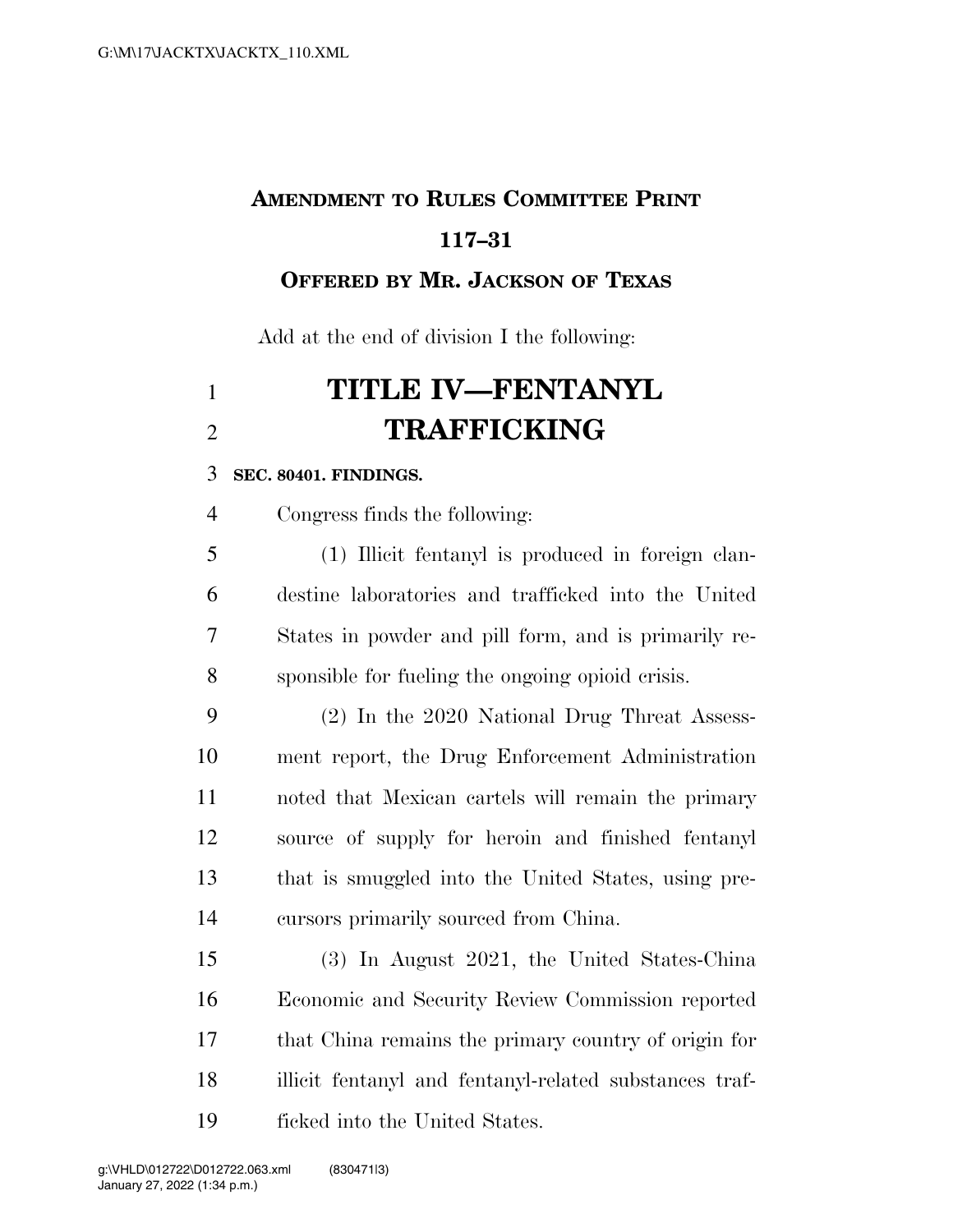| $\mathbf{1}$   | (4) The Drug Enforcement Administration as-              |
|----------------|----------------------------------------------------------|
| $\overline{2}$ | sesses that Chinese traffickers have shifted from pri-   |
| 3              | marily manufacturing finished fentanyl to primarily      |
| $\overline{4}$ | exporting precursors to Mexican cartels, which man-      |
| 5              | ufacture illicit fentanyl and deliver the final product. |
| 6              | (5) United States law enforcement has seen a             |
| 7              | growing trend of Chinese nationals, in both Mexico       |
| 8              | and the United States, working with Mexican car-         |
| 9              | tels.                                                    |
| 10             | (6) The Chinese Government has cooperated                |
| 11             | less with United States authorities on criminal and      |
| 12             | money laundering investigations, conducting joint        |
| 13             | operations, and United States requests for inspec-       |
| 14             | tions and law enforcement assistance.                    |
| 15             | (7) Chinese brokers are laundering Mexican               |
| 16             | drug money through China's financial system.             |
| 17             | $(8)$ In February 2020, the Department of the            |
| 18             | Treasury described Chinese money launderers as           |
| 19             | "key threats" and vulnerabilities in the United          |
| 20             | States financial system.                                 |
|                |                                                          |
| 21             | SEC. 80402. STATEMENT OF POLICY.                         |
| 22             | It is the policy of the United States—                   |
| 23             | (1) that all efforts to prevent illegal fentanyl         |
| 24             | from being smuggled into the United States should        |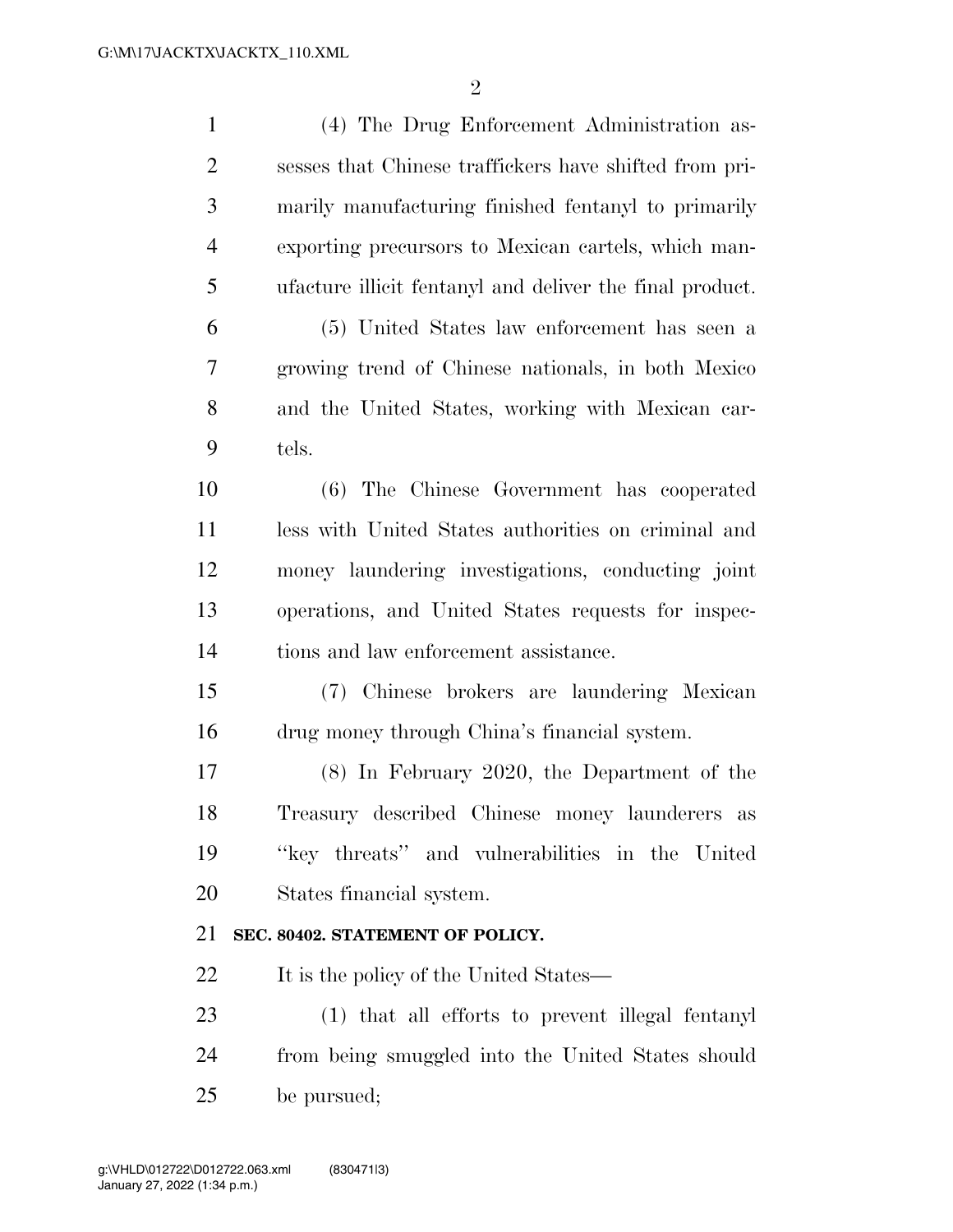| $\mathbf{1}$   | $(2)$ to make efforts to expand collaborative ef-  |
|----------------|----------------------------------------------------|
| 2              | forts with Central and South American governments  |
| 3              | to counter money laundering between Chinese bro-   |
| $\overline{4}$ | kers and Mexican cartels;                          |
| 5              | (3) to empower the Director of the Centers for     |
| 6              | Disease Control and Prevention to enhance the drug |
| 7              | surveillance program of the Centers by-            |
| 8              | (A) expanding such surveillance program            |
| 9              | to include all 50 States, the territories of the   |
| 10             | United States, and all Tribes and Tribal orga-     |
| 11             | nizations;                                         |
| 12             | (B) increasing and accelerating the collec-        |
| 13             | tion of data on fentanyl, fentanyl-related sub-    |
| 14             | stances, other synthetic opioids, and new          |
| 15             | emerging drugs of abuse, including related over-   |
| 16             | dose data from medical examiners and drug          |
| 17             | treatment admissions and information regard-       |
| 18             | ing drug seizures; and                             |
| 19             | (C) using available and emerging informa-          |
| 20             | tion on fentanyl, fentanyl-related substances,     |
| 21             | other synthetic opioids, and new emerging          |
| 22             | drugs of abuse, including information from—        |
| 23             | (i) the National Drug Early Warning                |
| 24             | System;                                            |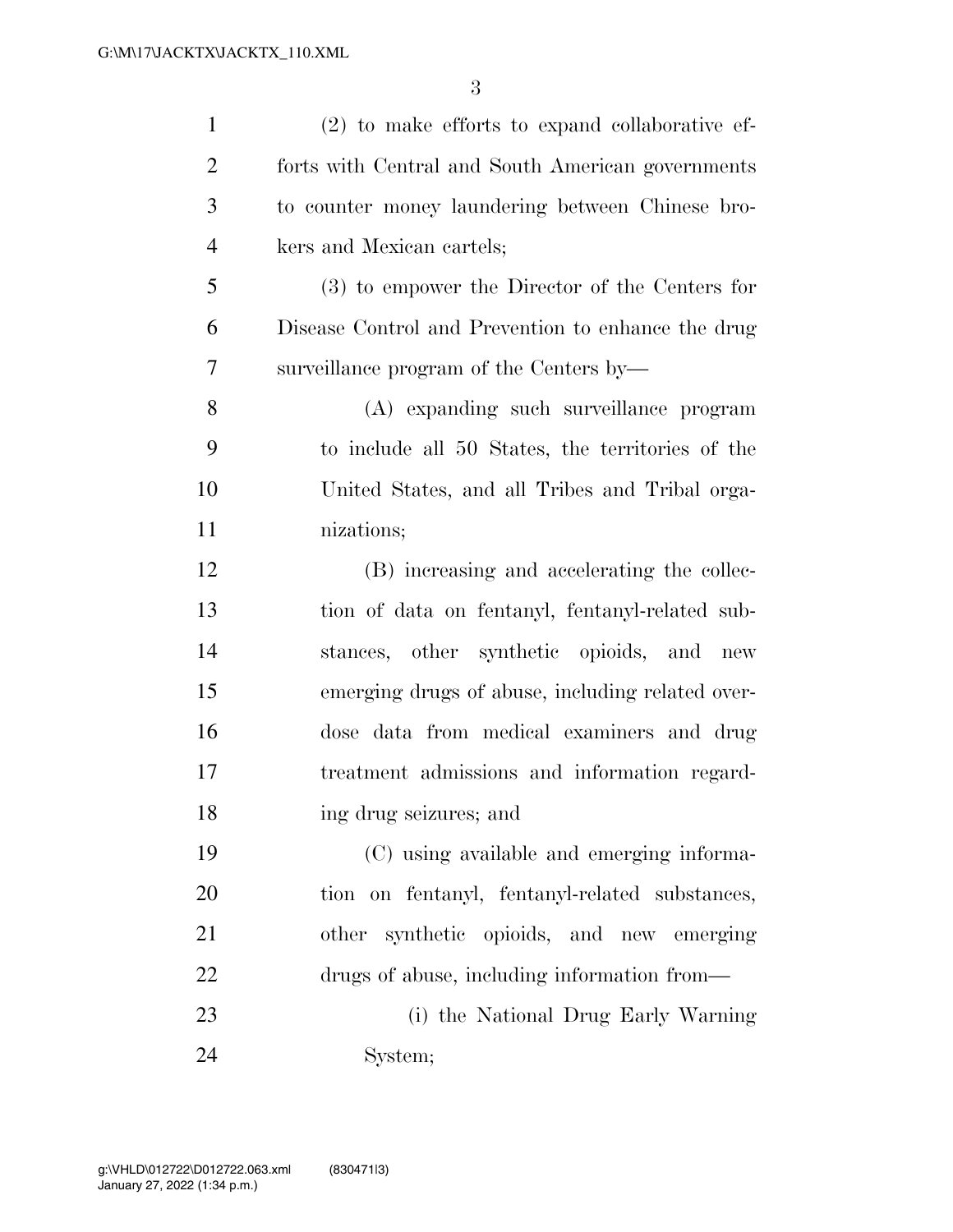| $\mathbf{1}$   | (ii) State and local public health au-                 |
|----------------|--------------------------------------------------------|
| $\overline{2}$ | thorities;                                             |
| 3              | (iii) Federal, State, and local public                 |
| $\overline{4}$ | health laboratories; and                               |
| 5              | (iv) drug seizures by Federal, State,                  |
| 6              | and local law enforcement agencies, includ-            |
| 7              | ing information from the National Seizure              |
| 8              | System and the National Forensic Labora-               |
| 9              | tory Information System of the Drug En-                |
| 10             | forcement Administration; and                          |
| 11             | (4) to make all possible efforts to increase in-       |
| 12             | formation sharing between the Centers for Disease      |
| 13             | Control and Prevention, the Drug Enforcement Ad-       |
| 14             | ministration, U.S. Customs and Border Protection,      |
| 15             | and local governments related to fentanyl.             |
| 16             | SEC. 80403. SENSE OF CONGRESS.                         |
| 17             | It is the sense of Congress that—                      |
| 18             | (1) the trafficking and abuse of illicit drugs in-     |
| 19             | flict tremendous harm on individuals, families, and    |
| 20             | communities throughout the United States;              |
| 21             | (2) improper border security practices at the          |
| 22             | southern border of the United States and inadequate    |
| 23             | surveillance on illicit drugs allows China to success- |
| 24             | fully smuggle drugs and other contraband into the      |
| 25             | United States; and                                     |